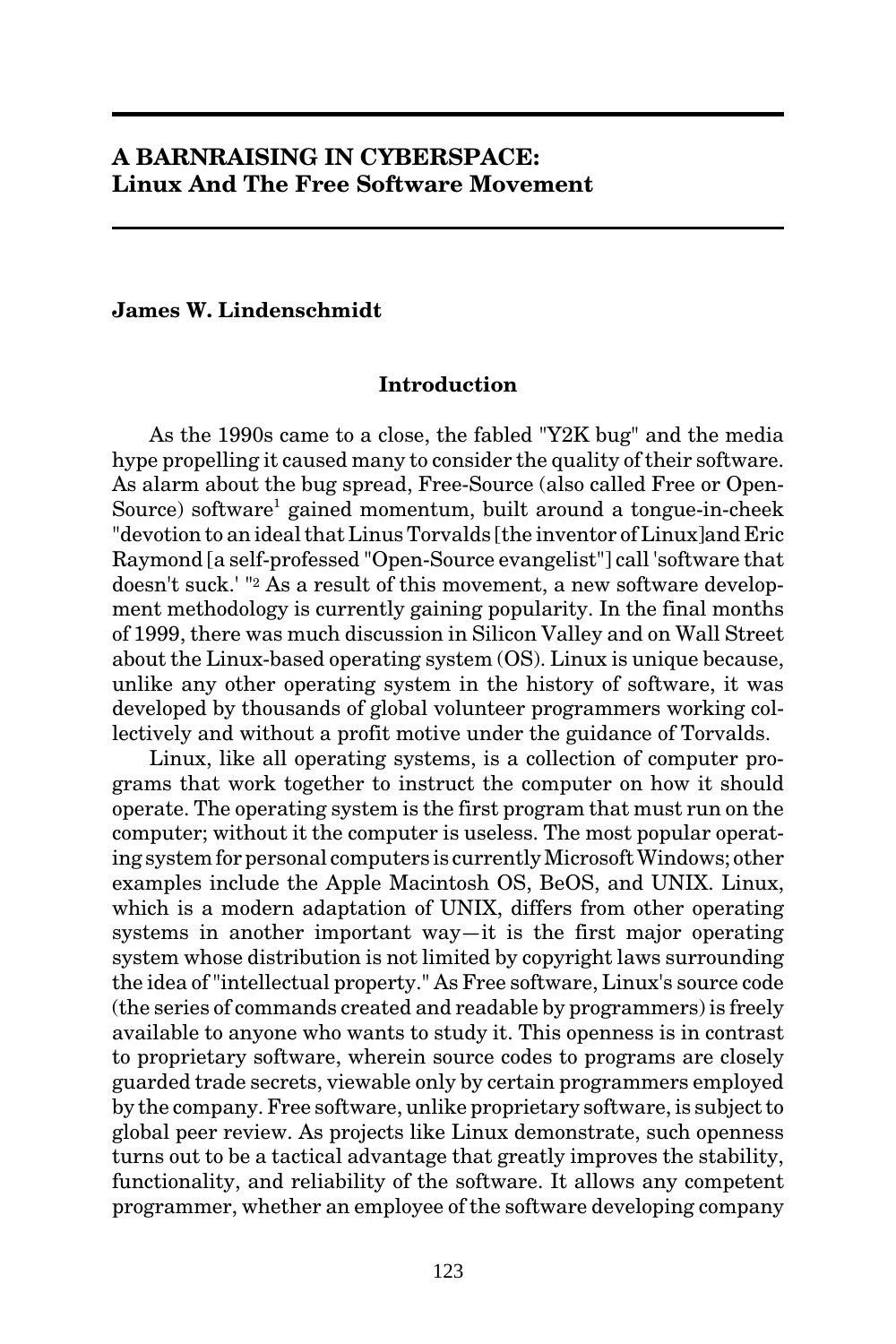or not, to modify the program. It also allows companies or individuals to hire independent programmers to fix bugs or customize their Free software. This mode of operation has a decentralizing effect on the software industry as a whole since, among other things, it is not necessary to wait for the original authors of the program to fix bugs or implement desired features.

In one sense, this desire for control caused the Free software movement, which grew out of frustrated software developers wanting to reclaim control over their software. Since its inception in 1983, Free software programmers have created at least twenty-five million lines of code, resulting in thousands of useful computer programs that are freely available for anyone to use, inspect, de-bug, customize, or modify.<sup>3</sup> With such a huge infrastructure of Free software in place, it is no longer necessary to purchase expensive proprietary software to run a computer. Additionally, the Linux operating system generally runs more efficiently on modern hardware due to, among other things, its inherent multitasking capabilities.<sup>4</sup> Linux, like UNIX before it, is simply a more stable environment for a user to connect to the Internet while running browsers, e-mail programs, word processors, and spreadsheets, and listening to music played by a CD player or an MP3 player all at the same time. To top it off, Free software is not proprietary and is readily available for a nominal cost.

The Free software movement raises several intriguing questions: How will the Open-Source development methodology affect the quality and rate of software evolution? How will the liberation of software affect the relationship between humans and technology? How can companies specializing in Free software remain profitable if their products are given away? Will the Free software movement affect power relations within the software industry? Before exploring possible answers to some of these questions, this paper will first trace the history of the Free software movement in enough depth to enable the reader to understand some of what is at stake. I will then argue that the Open-Source methodological paradigm shift is just the beginning of the next phase of the Information Revolution; the Free software movement has initiated an embryonic sociological revolution of profound significance. The continuing evolution of Free software can be seen as a computer-simulated socioeconomic experiment of unprecedented scale, showing that not only are large numbers of people willing to cooperate for the benefit of all humanity rather than for personal profit but also, more importantly, that global communities of people working together in this manner wield more political and economic power than even the largest, most profitable corporations.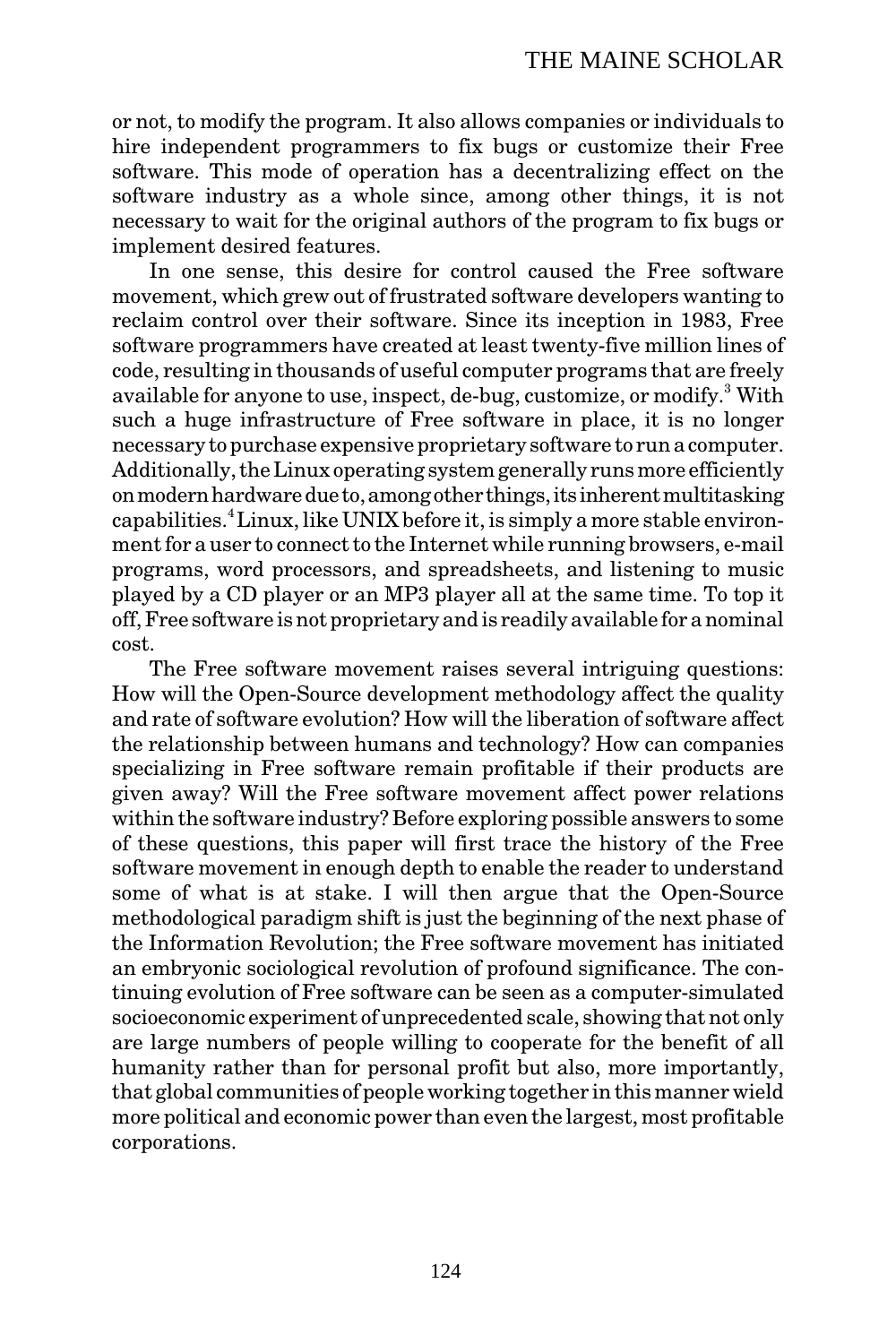#### **History Of The Free Software Movement**

Free Software is about giving software users the freedoms that are necessary to treat each other as friends and form a community. This means that you must have the freedom to change a piece of software to do what you want or need it to do. You must also be free to redistribute that software so that you can help your neighbor. It follows from there that you must be free to publish an improved version of that software, so that you can share your improvements with other people who can also benefit from it and build on it further.5

The Free software movement was born out of the hacker $^6$  culture on 23 September 1983, when Richard Stallman of the Artificial Intelligence Lab at MIT announced the creation of the GNU project. This project was designed to provide "a sufficient body of Free software" so that people ethically opposed to proprietary software "will be able to get along without any software that is not free."7 "GNU" is a recursive acronym for "GNU is Not UNIX"—a playful way to define the project in terms of itself. UNIX is a powerful—and expensive—operating system designed to run on large computers usually found in laboratories and universities. Since a computer cannot run without an operating system, it was clear that a fully functional, Free software operating system should be a high priority of the GNU project. Therefore, the first goal of the project was to "write a complete UNIX-compatible system . . . and to give it away free to everybody who can use it."8 To re-create a system as large as UNIX would not be possible single-handedly; Stallman realized from the beginning that he would need help. Additionally, he was looking to create a community wherein individuals could freely share software, scrutinize the source code, and learn from one another. Stallman also envisioned working with people not motivated by profit: "I may be able to hire a few people full or part time. The salary won't be high, but I'm looking for people for whom knowing they are helping humanity is as important as money."9 In 1985, Stallman and other GNU programmers created the Free Software Foundation, designed as "a tax-exempt charity for Free software development."10

One of the first and most important contributions of the GNU project was not a computer program, it was a new philosophy about freedom, copyright law, and the empowerment of software users. Stallman realized early on that if he were to continue to be employed by MIT, conflict over who "owned" the GNU software could arise; MIT could conceivably claim his work as its property. To prevent such a conflict, Stallman resigned from MIT. Moreover, in order to clearly define Free software for the community, while at the same time preserving the freedom of Free software, the GNU project created a new kind of licensing agreement in 1985 called the "GNU General Public License" (GPL). This license had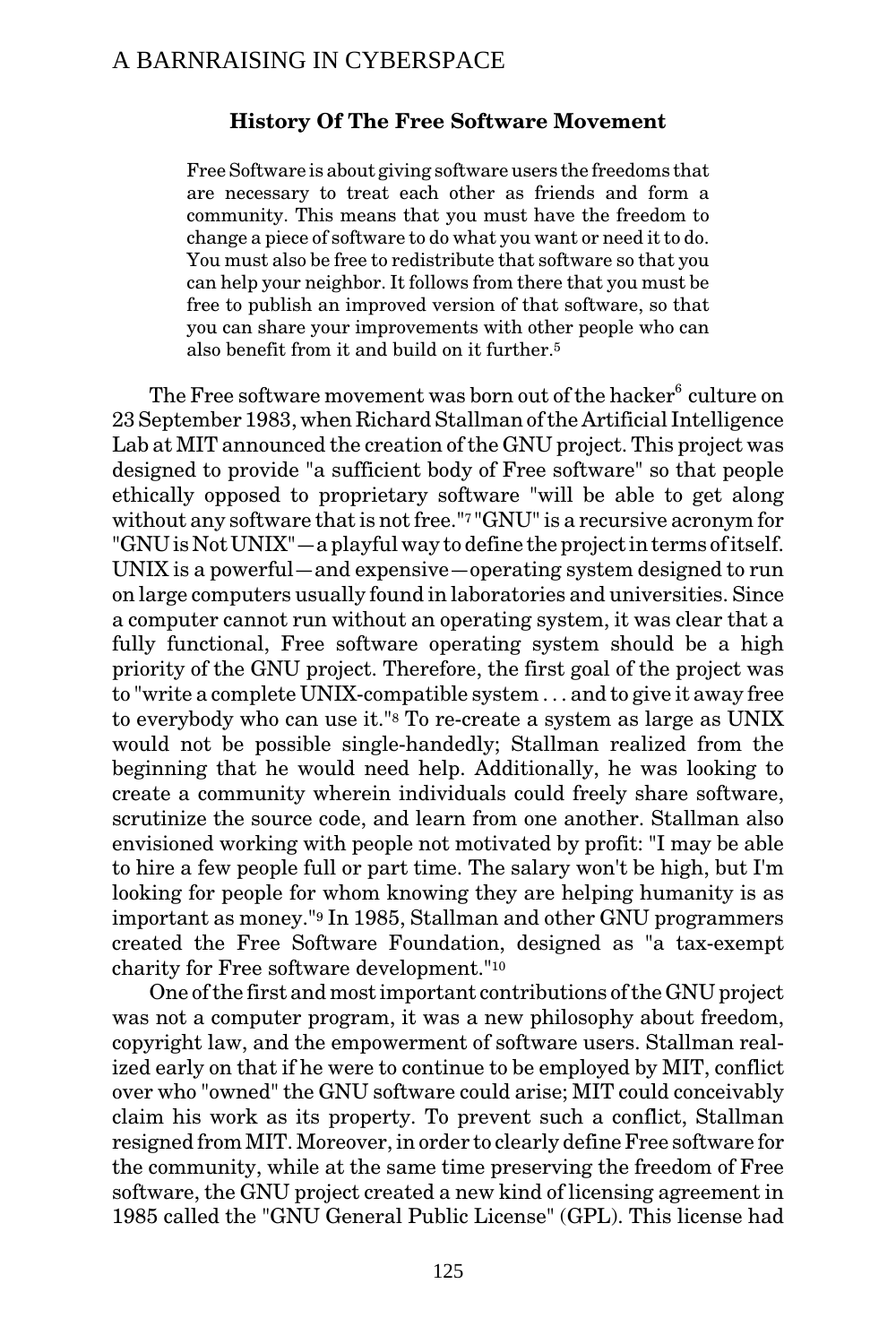(and continues to have) a profound influence on the Free software community. The GPL was carefully written to function within the framework of existing copyright law, but reversed it to remove restrictions imposed by "intellectual property." Under the GPL (amusingly referred to as "copyleft—all rights reversed" in the Free software community), the creator of the software still holds the copyright but allows anyone to use the software for any purpose, provided that any new versions of the software remain free to everyone else. As a result, anyone can take any GNU program (or any program released under the GPL) and modify it, customize it, and re-release the derived program themselves, provided that the derived version also offers the same freedoms to other users as the original program. This license prohibits a company from appropriating Free software, privatizing it, and preventing others from seeing any improvements that are made. With the GPL and the Free Software Foundation in place, Stallman became a devoted advocate of Free software in general and of the GNU project in particular.

Over the next several years, the GNU project became more complete as volunteer programmers replaced components of the UNIX system with GNU versions. By 1992, all essential components of a complete Free software operating system had been written except for the kernel, the core of the operating system itself. At this same time, Torvalds, then a graduate student at the University of Helsinki, was working on a functional UNIX kernel of his own called Linux (a synthesis of UNIX and his first name). It is important to note that the work Torvalds was doing would not have been possible without the tools (editors, compilers, debuggers, etc.) developed by the GNU project. When Linux became functional, it merged with the rest of the GNU software, creating a fully functional Free software operating system most accurately known as GNU/Linux. This new system was made available on the Internet, which was also in its early stages and growing rapidly. GNU/Linux spread like wildfire among online programmers, who began using and modifying it, allowing it to grow with unprecedented speed and function:

> From nearly the beginning, it was rather casually hacked on by huge numbers of volunteers coordinating only through the Internet. Quality was maintained not by rigid standards or autocracy but by the naively simple strategy of releasing every week and getting feedback from hundreds of users within days, creating a sort of rapid Darwinian selection to the mutations introduced by developers. To the amazement of almost everyone, this worked quite well.11

Because GNU/Linux was modeled after UNIX, in its embryonic form it did not represent a technological breakthrough. Its innovation "was not technical, but sociological."12 Allowing an open, global, peer-review community of programmers to cooperatively build Linux resulted in an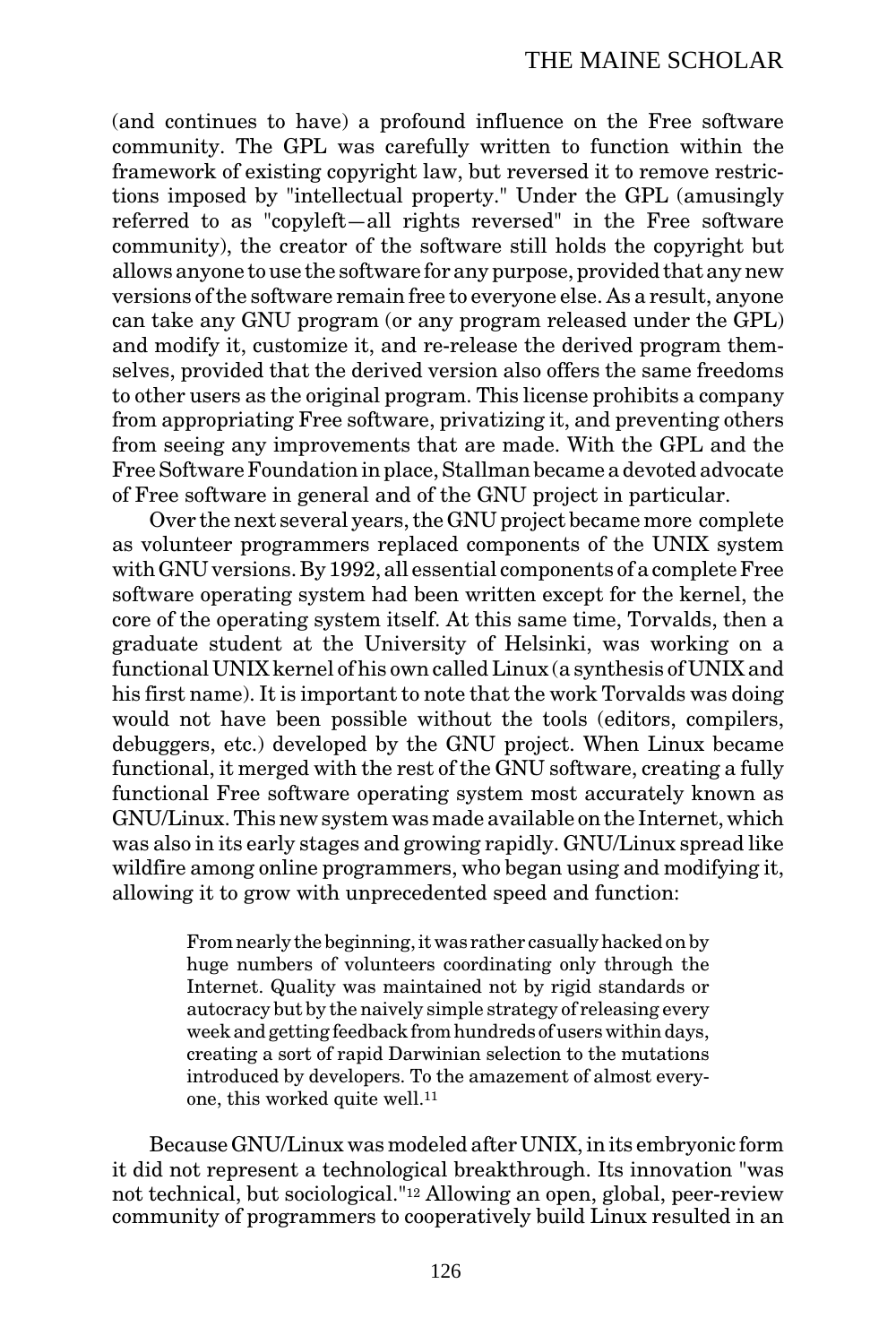operating system that quickly became very stable and reliable for critical applications, thus representing a viable alternative to expensive proprietary operating systems.

Due to its stability, reliability, and nominal cost, Linux first became dominant in the Internet server market. A server is simply a large computer designed to allow other computers to connect to it. Every Internet service provider (ISP), for example, is essentially a large-scale server. Linux became very popular on Web servers running another Free software program called Apache, which was designed to host websites. This combination of Free software applications quickly became an obvious choice for young ISPs with limited budgets:

> The advantage of the Apache choice is very strong. Just how strong, we may judge from the monthly Netcraft survey, which has shown Apache steadily gaining market share against all proprietary webservers since its inception. As of June 1999, Apache and its derivatives have 61% market share—with no legal owner, no promotion, and no contracted service organization behind them at all.13

This trend is likely to continue as the Internet expands into parts of the world less affluent than the West. "A need for low-cost, high-performance Web servers is emerging as regions like India, China, Eastern Europe, and other countries . . . begin to get 'wired' to the Internet. Linux is proving to be an optimal solution in this environment."14

These advances in the Free software movement did not go unnoticed by the industry. In 1998, Netscape decided to release the source code to Communicator, their extremely popular Web-browsing software. Netscape admitted to being profoundly influenced by Raymond's *The Cathedral and the Bazaar*, one of the first socioeconomic analyses of the pragmatic and technical benefits of Free software's developmental methodology.15 Netscape represented the first major software company to convert one of their already existing commercial software packages over to Free software ideology. This move legitimized the Free software movement as something more than a fringe experiment; it had real potential to affect the software industry. As Raymond put it, "for the first time in the history of the hacker culture, a Fortune 500 darling of Wall Street had bet its future on the belief that *our way was right*."16 Many within the Free software community realized that Netscape's announcement provided "a precious window of time within which we might finally be able to get the corporate world to listen to what we have to teach about the superiority of an open development process."17

As a result of Netscape's decision, Free software community members convened for a strategy session to develop a plan to maximize this window of opportunity. At this meeting in February 1998, "the real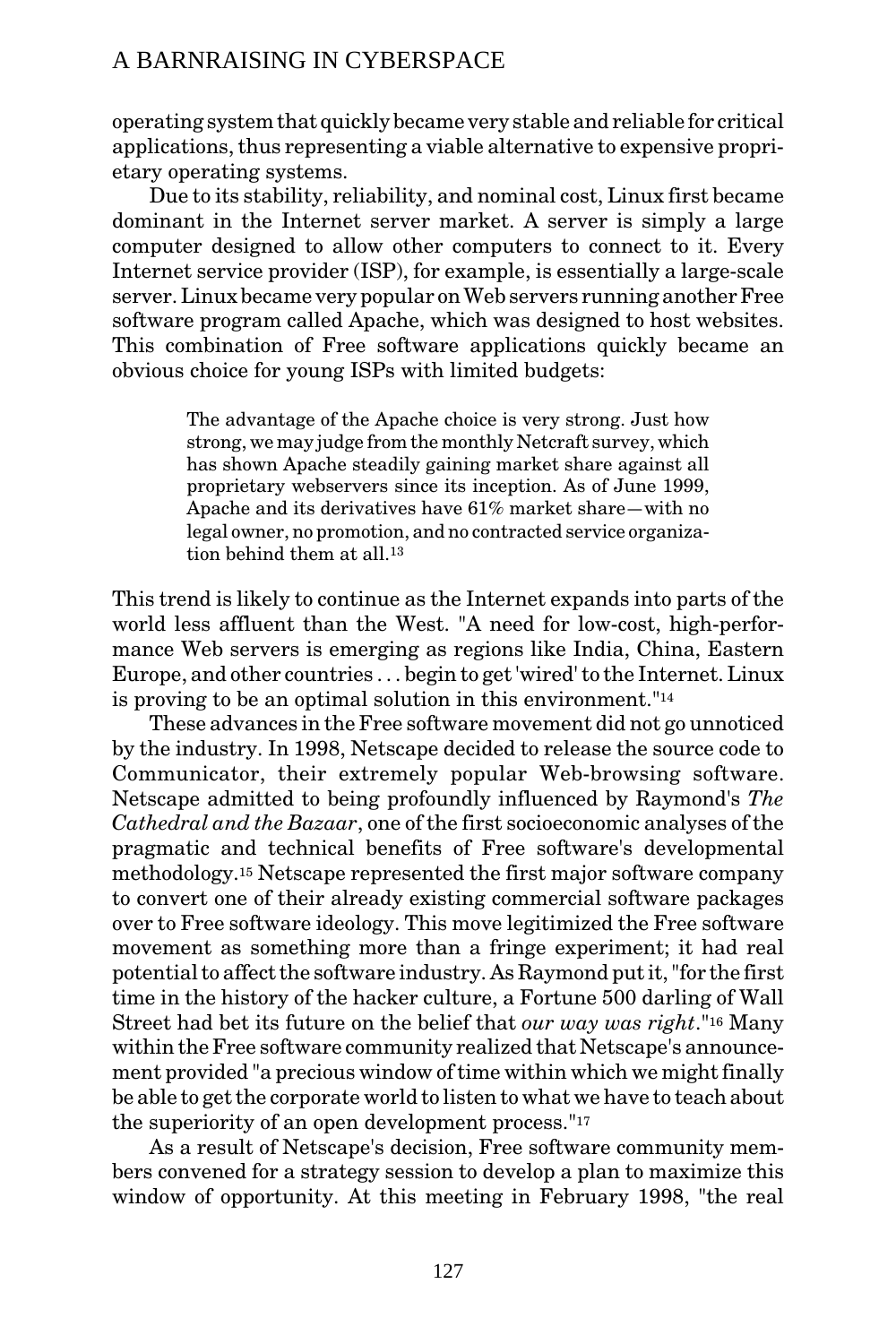conceptual breakthrough . . . was admitting to ourselves that what we needed to mount was in effect a *marketing campaign*—and that it would require marketing techniques (spin, image-building, and re-branding) to make it work."18 In the past, the idea of Free software had not been met with enthusiasm in the corporate world. The word "free" conjures images of giving away the very income-generating product itself, working against the inclinations of the profit-oriented culture of the business world. At the meeting, the committee concluded that

> the term "Free software" had done our movement tremendous damage over the years. Part of this stemmed from the wellknown "free-speech/free-beer" ambiguity. Most of it came from something worse—the strong association of the term "Free software" with hostility to intellectual property rights, communism, and other ideas hardly likely to endear themselves to an MIS [Management Information Systems] manager.19

The goal of this marketing campaign was to convince the business world that the Free software development methodology provided benefits too strong to ignore. It was at this meeting that these Free software community members decided to distance themselves from the Free software label and mount an aggressive marketing campaign to rebrand Free software as Open-Source software, a move that has divided the Free-Source community into two camps: Free software advocates who believe that freedom is of primary importance, and Open-Source advocates who place primary importance on adoption by industry.

Since the Open-Source marketing campaign began in February 1998, Free-Source software has developed rapidly. After Netscape's endorsement, major computer companies such as IBM, Corel, Dell, Compaq, Sun Microsystems, Hewlett Packard, Apple, and many others have embraced the Free-Source development paradigm at some level. The August 1998 issue of *Forbes* featured a cover story on Open-Source with Linus Torvalds. Then, in November 1998, as the Microsoft antitrust trial was underway, some internal Microsoft documents outlining the threat of Free-Source to their business and some possible strategies to subdue it were leaked to the press. These were termed the "Halloween documents" because they were leaked on 31 October 1998. The Halloween documents, which have been confirmed as genuine by Microsoft,20 "were a ringing testimonial to the strengths of Open-Source development from the company with the most to lose from Linux's success."21 More importantly, the press descended on this story with remarkable zeal, particularly since the antitrust trial was not going well for Microsoft. Free-Source software was, for the first time, in the international spotlight.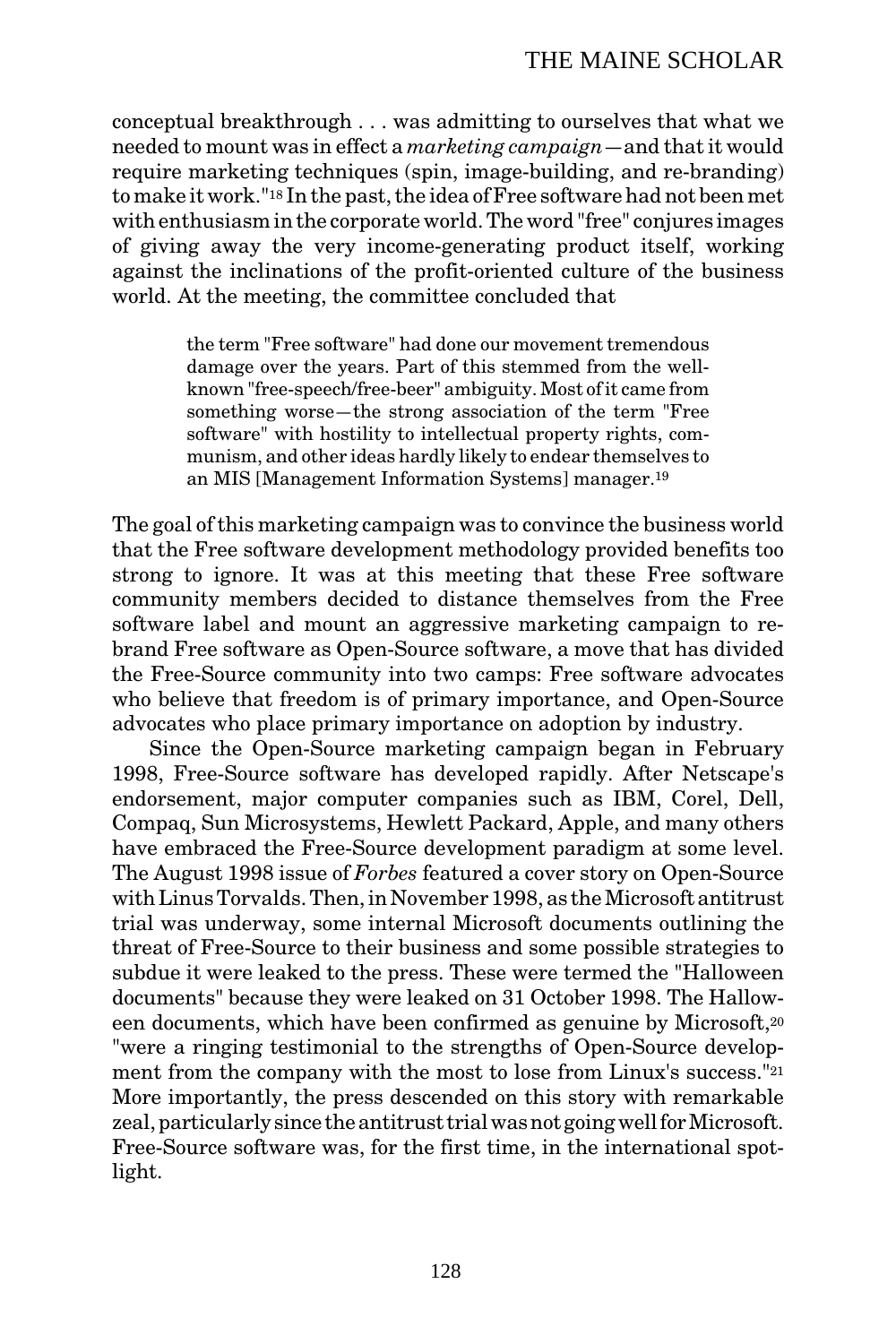The latest chapter in the Free-Source movement (as of this writing in January 2000) is Wall Street's embrace of new companies committed to Free-Source software ideology. Two companies, Red Hat Linux (makers of the most popular Linux "distribution" or brand) and VA Linux Systems (makers of high-end computers customized for Linux) have both had record-setting Initial Public Offerings (IPOs), with their stock prices starting in the teens and soaring to well over two hundred dollars per share by the end of the first day of trading.22 These two companies have raised millions of dollars in capital; both companies are now worth billions of dollars on paper.23As I write this, both Red Hat and VA Linux are pouring their new capital into projects designed to take Free-Source software development to unprecedented levels of scale and sophistication. For example, VA Linux recently set up "SourceForge.net," a website designed to provide an infrastructure for efficient Free-Source software development. This service, available free of charge to the Free-Source software community, allows anyone to house their Free-Source projects on a fast, reliable, consistent website for others to inspect, use, and improve. That a Free-Source company would set up such a large-scale site and give its services away is not so surprising; these companies depend on a healthy Free-Source software community for survival. Thus, it is in their best interest to ensure the prosperity of this community as a whole. This new service is significant because up until these successful IPOs took place a few highly skilled programmers volunteering in their spare time largely propelled the Free-Source software movement. With significant money behind the project, the rate of Free-Source software development should continue to accelerate.

The next frontier for Free-Source in general and Linux in particular is average "desktop" computer users. These users, who need only to surf the web, check their e-mail, and use basic office software, can gain tremendous benefits from Linux and Free-Source software. I myself have been experimenting with Linux and have found it to be much more stable than Windows. There is an impressive number of very usable Free-Source programs, but most are still in their infancy. One benefit of Free-Source software, however, is that it matures quickly; these programs should be no exception. Once these projects mature, there will be fewer and fewer reasons to pay large software companies to use less stable software that cannot be improved by the Free-Source community. This is the first paper I have written under the Linux platform; although the software is not yet as polished as the commercial software I am used to, it is quite usable. And the computer hasn't crashed once, which is a new experience for me. In the next few years, users will increasingly be confronted with a question whose answer will become more and more obvious: should I continue to use expensive, unstable proprietary software or switch to rapidly evolving, inexpensive, more stable Free-Source software that has similar and growing capabilities?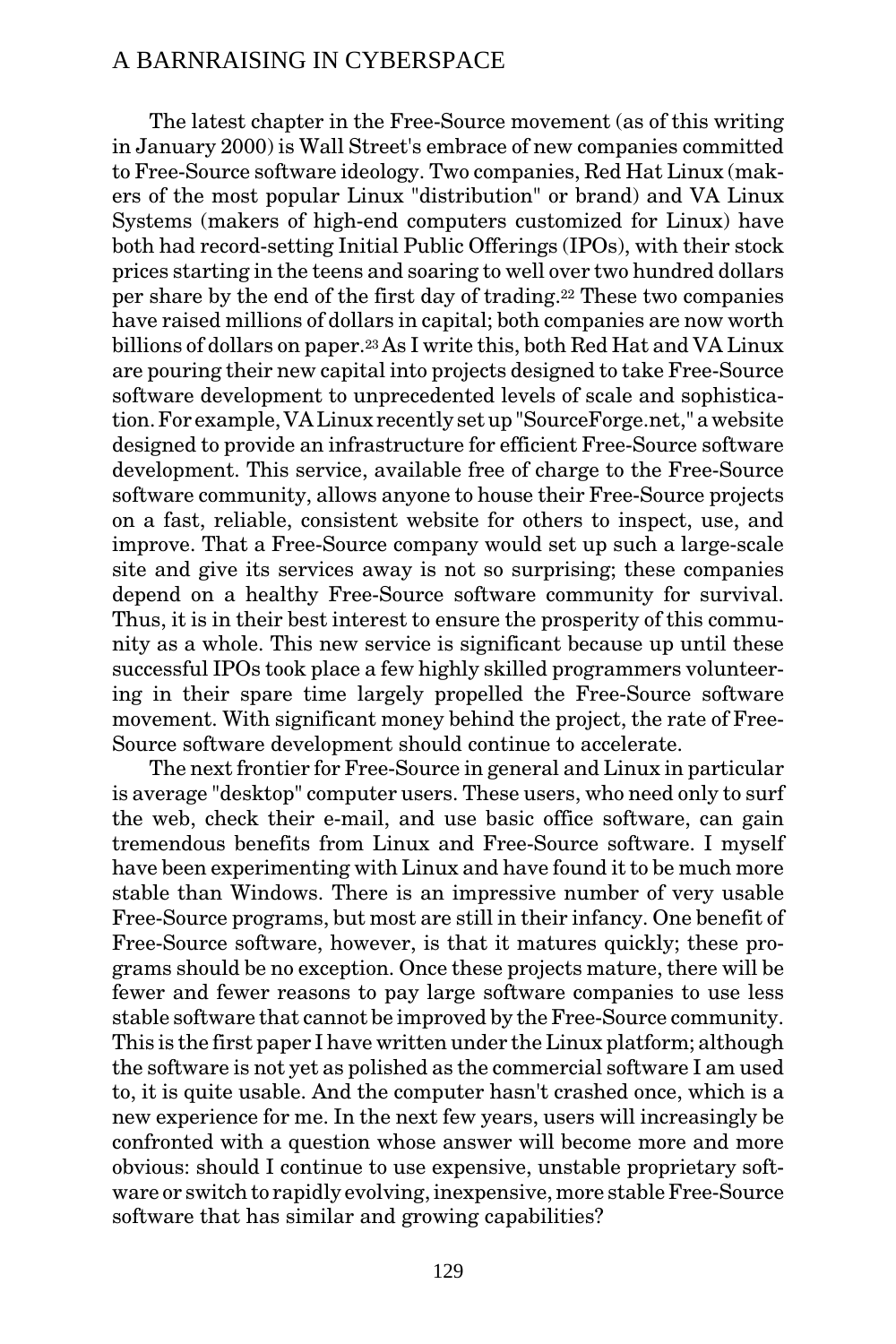I predict that proprietary software for the masses will not exist as we know it within a few years.24 It has been interesting to write this paper in mid-January 2000, as it seems there is another major announcement in favor of Free-Source software on almost a daily basis. To illustrate my point, here are some news items from the past few days alone: On 4 January 2000, VA Linux officially launched the aforementioned "SourceForge.net."25 On 5 January, Intel announced a new line of Internet appliances that would run Linux, despite Intel's long relationship with Microsoft Windows.26 On 7 January, China announced that Linux was outselling both Microsoft Windows98 and WindowsNT.27 January 10 was a very eventful day, with IBM announcing a "major expansion of Linux efforts," making all of their products Linux compatible,28 and Caldera, another Linux software vendor, applying for a \$57.5 million Initial Public Offering.<sup>29</sup> Clearly, the market is demanding Linux. As Sam Palmisano, senior vice president of IBM explains, "Customers say they want choice . . . a flexible, open environment. They find this a very attractive alternative."30 Free-Source software, with Linux as its current foundation and champion, is poised to offer this choice.

#### **Big Business And Beyond**

The great irony here is that this utopia was not built like an empire, or by people who were, in Walt Whitman's words, "consumed with the mania of owning things." It was built like an Amish barn by hackers who made it because they needed it, and it sure wasn't going to come from the old software industry. The result was a second world—one made with code rather than matter—that embodied and expressed the long-overlooked virtues of the first: no one owns it; everyone can use it; anyone can improve it. These principles are so basic, they undermine all efforts to deny them.<sup>31</sup>

With the success of Free-Source, one of the most common questions in the business world is "how can companies make money when they give away the product?" Before addressing this question, I must point out that it misses the fundamental point of Free-Source software. Unlike proprietary software, which would never have been written in the first place without a profit motive, Free-Source software exists outside of the commercial environment and, therefore, cannot be controlled by commerce. Free-Source does not depend on industry; conversely, if present trends continue, industry will depend on Free-Source. In other words, industry is bootstrapping itself to the already thriving Free-Source movement.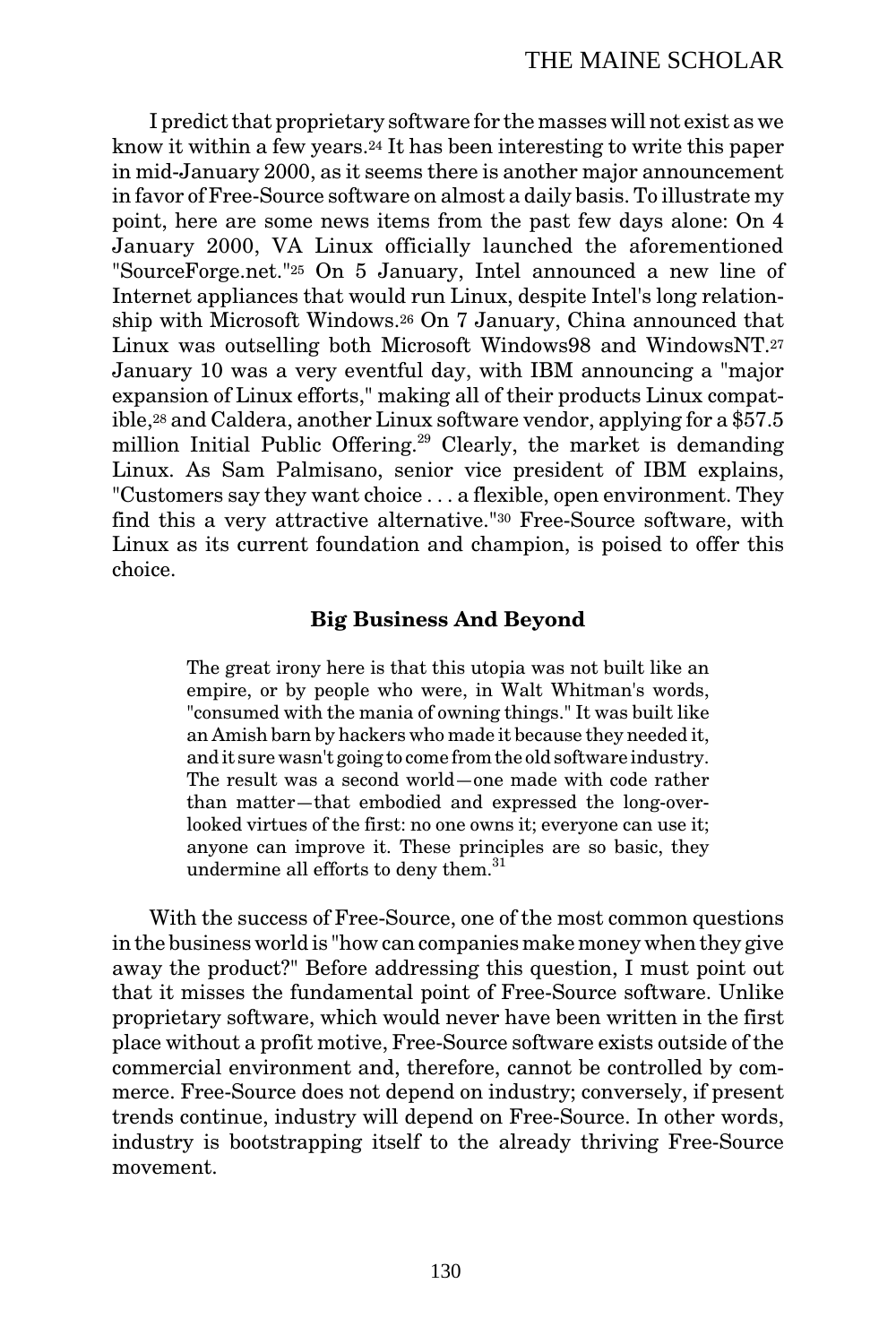With this process in mind, we return to the profitability question: the answer is that *the Free-Source software itself is not the product*. Rather, successful Free-Source companies are building a service industry around ubiquitous Free-Source software. As a result, the software industry itself is beginning to shift from a manufacturing industry to a service industry. Because customers can get Free-Source software easily and inexpensively from a number of different places, in many cases at no cost, a company depending only on the sale of their software would fail. As Free-Source software becomes more and more common, proprietary software companies who don't empower their users could make themselves obsolete because it is now possible to operate a computer without using any proprietary software at all. Most users familiar with the level of freedom and control provided by Free-Source software will not willingly return to a situation in which they have no freedom or control. Therefore, many in the proprietary software industry are now realizing that they had better figure out a way to make money in the Free-Source environment.

As a result, many viable business options have come out of the Free-Source movement. All successful business plans in Free-Source have a common understanding of the change underway in the software industry. Since Free-Source software cannot be exclusive intellectual property, a successful Free-Source business must turn to another source of profit. In short, the Free-Source software movement is changing the rules of the software industry game, which will ultimately remove power and control over software from large software corporations and return it to individual users.

One approach to the new software industry game, used by Red Hat Linux, is to position themselves as the premier brand of operating systems available to consumers. That is, Red Hat does *not* distribute Linux. Red Hat distributes *Red Hat Linux*. This is not contradictory, despite the fact that Red Hat Linux is very similar to and compatible with all other flavors of Linux. Bob Young, CEO of Red Hat, draws an interesting analogy in describing Red Hat's strategy:

> Ketchup is nothing more than flavored tomato paste. Something that looks and tastes a lot like Heinz ketchup can be made in your kitchen sink without so much as bending a copyright rule. It is effectively all freely-redistributable objects: tomatoes, vinegar, salt, and spices. So why don't we, as consumers, make ketchup in the kitchen sink, and how does Heinz have 80% of the ketchup market? . . . Heinz has 80% of the ketchup market because they have been able to define the taste of ketchup in the mind of ketchup consumers. Now the Heinz Ketchup brand is so effective that as consumers we think that ketchup that will not come out of the bottle is somehow better than ketchup that pours easily!32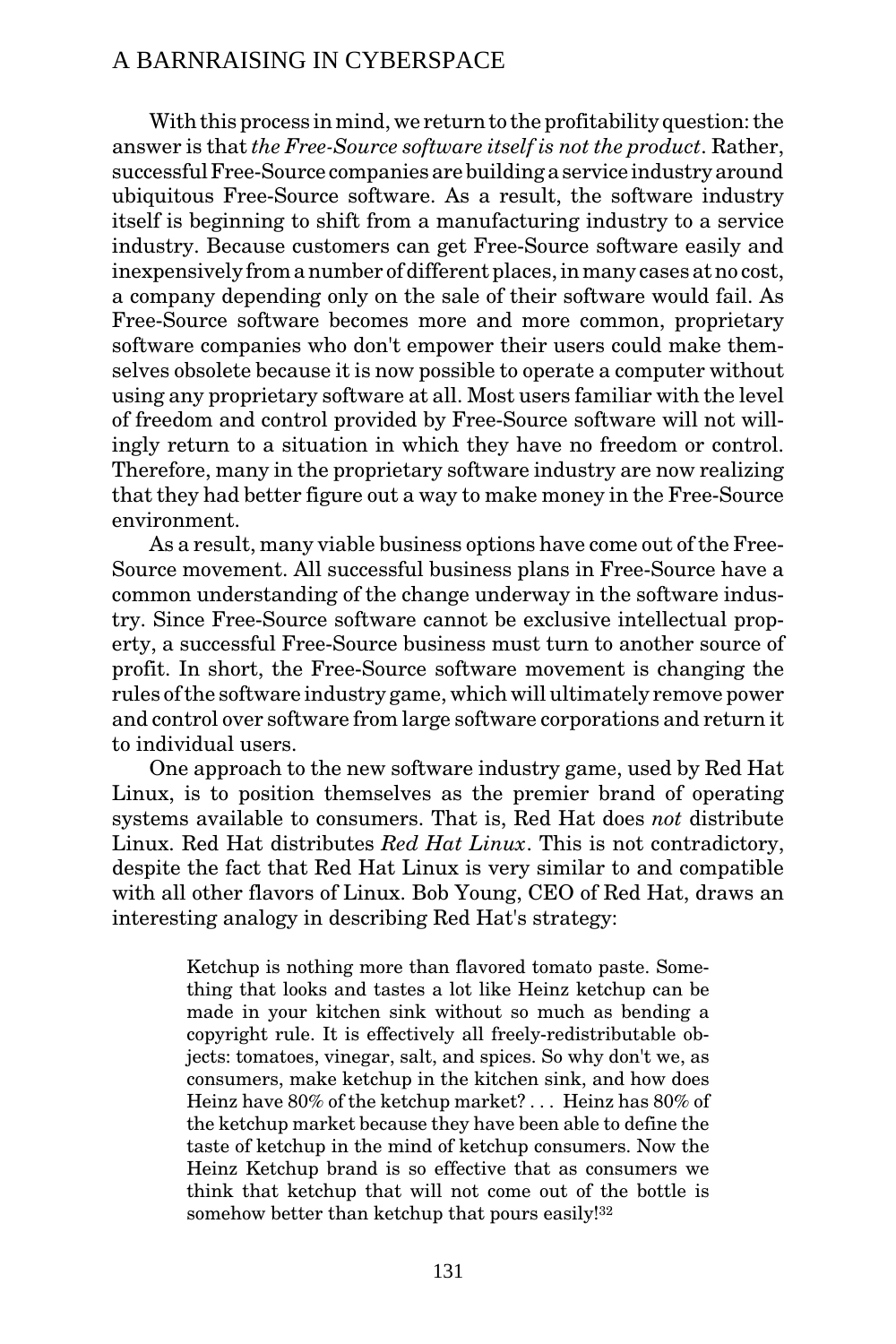In the same way that Heinz has become identifiable as "superior ketchup," Red Hat is endeavoring to become identified as a "superior computer operating system." They may or may not succeed, but this is a valid goal to pursue. If Red Hat is even marginally successful, they will certainly be profitable.

Brand positioning is only part of the story, however. A fully functional Linux-based operating system can be purchased for around thirty dollars (note the difference in price between a Free-Source system and a proprietary system. To give a comparison, Microsoft Windows2000 Professional and Microsoft Office2000 Premium Edition together have a list price of \$819, more than twenty-seven times the cost of a complete Linux system).33 This Linux package will contain one or more Linux CD-ROMs, a manual, and most likely some sort of technical installation support from the manufacturer. The CD-ROMs will contain all the programs most users ever need: the operating system itself, word processors, Web browsers, e-mail clients, image manipulation programs, spreadsheets, databases, Webservers, MP3 players, games, and hundreds of other programs. These same packages can also be downloaded from the Internet at no charge. Additionally, third-party vendors often sell legal CD-ROM copies of the complete download versions for as little as \$1.99.34 Many people then ask, "why would anyone pay thirty dollars for something they can get for free or for \$1.99?" Again, this question makes the mistake of assuming that the software itself is the product. The fact that millions of Linux distributions have been sold shows that people are willing to pay thirty dollars for the "official" package for the benefits not found in the free versions.35 First, users will pay for the convenience of not having to download huge files from the Internet on today's slow modem connections, which takes many hours and a reliable Internet link. Second, users will pay for the knowledge contained in a well-written, up-to-date instruction manual. Third, users will pay for the peace of mind of knowing they have someone to call if they run into problems installing the software. Free-Source companies understand that they are not selling software; they are selling convenience, knowledge, and peace of mind, delivered in the vehicle of very high quality, peer-reviewed software. As such, Free-Source software vendors are service vendors.

Another company with a successful Free-Source business model is VA Linux. Building on business plans from other national computer retailers such as Dell and Gateway 2000, VA Linux sells high-end computers designed to run Linux. VA Linux has put quite a bit of time, energy, and resources into furthering the development of Free-Source software, and they expect no direct return on this investment. Their investment return will come indirectly through new users. In the meantime, VA Linux has endeavored to position itself, with substantial success, as the leading maker of high-end Linux computers. These are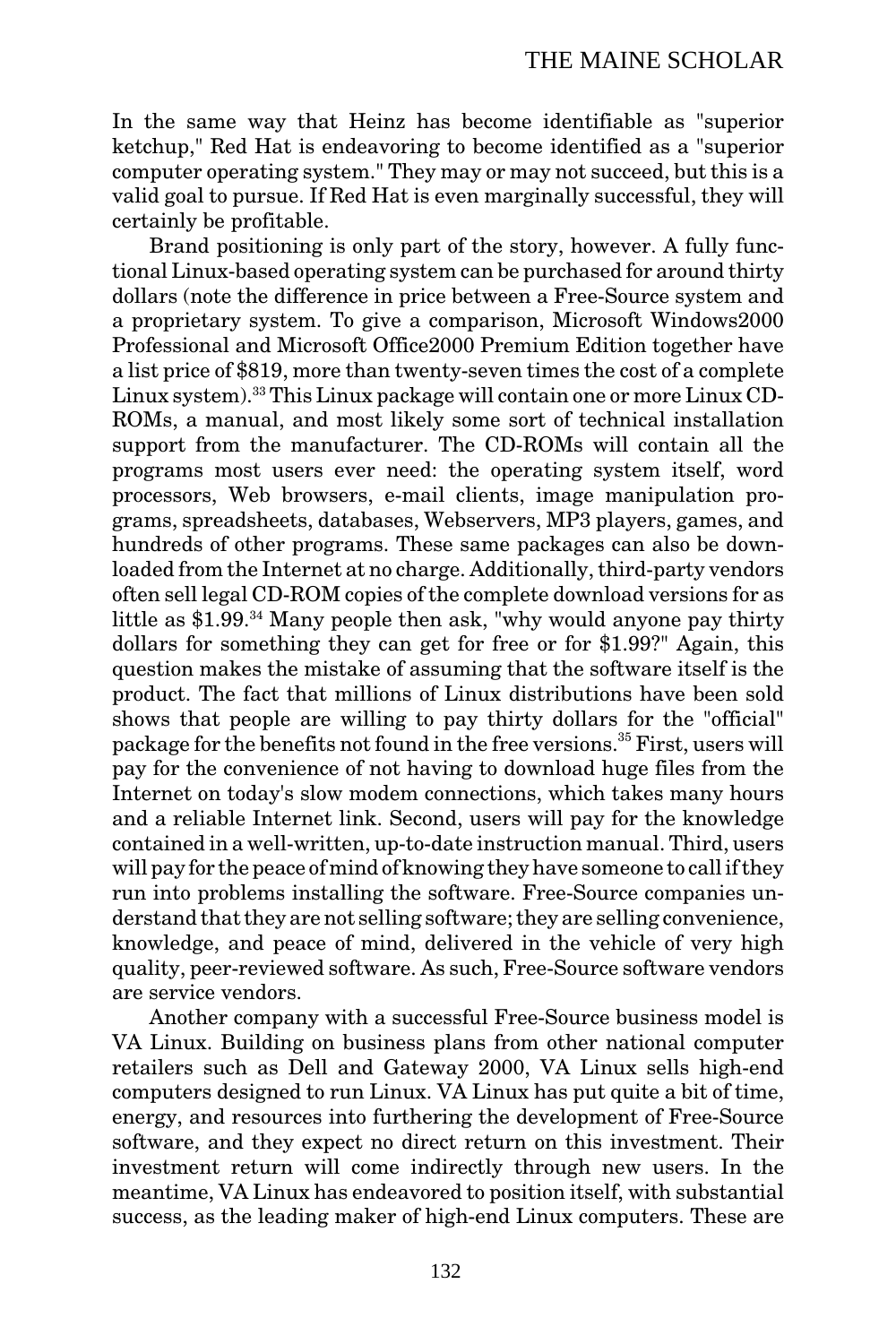only two of many successful business models in this very young industry. Undoubtedly, many more Free-Source businesses will come and go, enjoying varying degrees of success.

Despite the early success of Free-Source companies on Wall Street and in the business world, there is much more at stake than these companies' profit margins. Similarly, despite Microsoft being a popular target of acrimony in the Free-Source movement, there is more at stake here than monopolistic tendencies. This is a much bigger issue, involving more than one company or even one industry. The Free-Source software movement represents empirical proof that thousands of individuals can and will work together to produce technological innovation for reasons other than profit. This circumstance has only recently become evident because the instantaneous communication provided by the Internet has only recently made it possible for so many people to communicate and work together so efficiently. It is no accident that the Free-Source movement's exponential growth exactly coincided with the similar growth of the Internet. This latent benefit of the Information Revolution gives us a glimpse at how our ideas about commerce will be revolutionized, just as the Industrial Revolution changed commerce in a previous epoch.

This phase of the Information Revolution is shattering the monopolistic grip the commercial software industry has held on technological innovation in software. In the past, innovation in the software industry was only a means to a profitable end, whereas with Free-Source, innovation is the end in itself. This change has interesting effects: in the proprietary software world, limited competition becomes a factor. If Microsoft Word (for example) isn't adapted to my needs as well as Corel WordPerfect, then I should use WordPerfect as the lesser of two evils. Instead, Free-Source allows for the following scenarios: AbiWord (for example) wasn't perfectly meeting my needs because of a bug in line 3,477 of its code, which was reported to me by an independent programmer I hired to repair the bug. I have submitted this patch to AbiSource to include in future versions of their product, improving the state of AbiWord and any other processor with the same bug. Short of ludicrous, oppressive legislation outlawing Free-Source, it will continue to grow rapidly through its accelerated mutation and selection process. The cat is out of the bag.

In general, people who enjoy freedom of any kind are not usually willing to return to situations of restriction. Consequently, the software industry will be transformed from an oppressive situation in which profit is the motivating factor to one in which empowering customers to use high-quality software however they wish is most important. This new software industry will, by its very nature, prevent single companies from creating and maintaining monopolies. Even new, successful companies such as Red Hat and VA Linux will never gain hegemony for these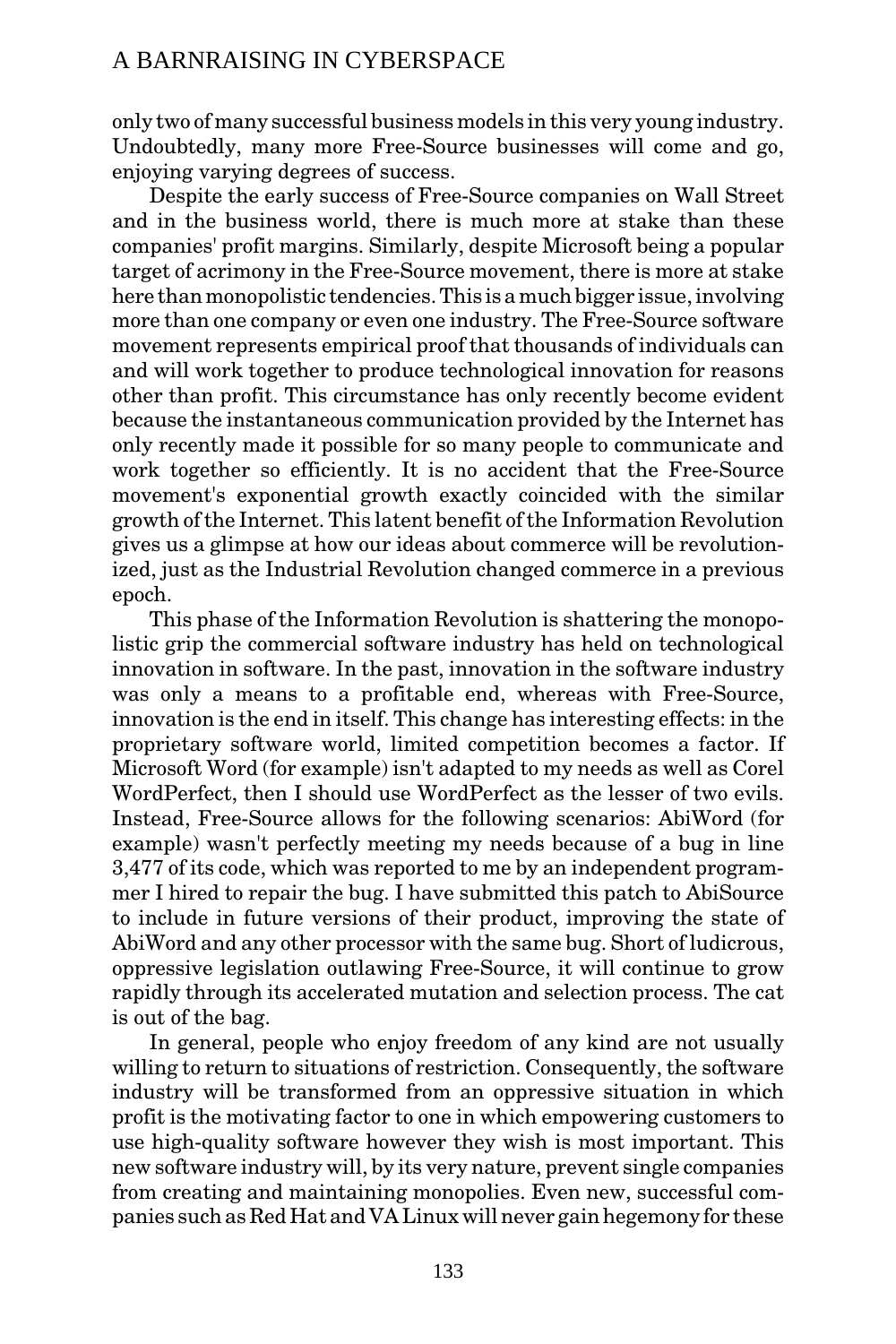reasons. Since the last word of power and control over software rests with software users, the Free-Source movement will always find a way to circumvent monopolistic abuses.

If the Free-Source phase of the Information Revolution extends beyond the software industry, then we will no doubt need to reevaluate our present notions of "ownership" and "property." Traditional notions of "intellectual property" as presently applied to information technology equate to unwelcome control over many people's actions. More importantly, notions of intellectual property presuppose that the profit of a small number of individuals (landlords of the intellectual property) is more important than the advancement of the human race and its technology. Free-Source is reversing this presupposition. Despite software monopolies, there is no scarcity inherent in software; software as digitized bits of information can effortlessly be redistributed. Such control over information and the ability to freely manipulate it is, indeed, the whole point of computers. In a similar way, it has been suggested, for example, that "scarcity is not the cause of hunger" in the world, and that this problem's "solution can only be found by addressing the issue of power."36 As food-production technology continues to improve, making food more abundant, humanity can learn a lesson from the Free-Source movement by making food ubiquitous through even distribution unhindered by economic power relationships that bring profit to a few and oppression to the vast majority.

As it currently exists, the Free-Source movement represents a test drive in a post-scarcity environment. Similarly, it can be seen as a socioeconomic experiment of global scale and with global repercussions. This experiment, as the next phase in the Information Revolution, will require us to ask new questions: How should economies be structured? Is it acceptable to put private profit ahead of public well-being? Is cooperative technical innovation scalable to areas outside of software development? The Free-Source social experiment will make answers to these questions clearer, provided we are wise enough to use the data we gather from this phase of the Information Revolution to decide how to invent our future.

### **NOTES**

1. A note on terminology: "Free software," "Open-Source software," and "Free-Source software" are very similar terms, but they are not quite interchangeable.

 The term "Free software" was created in 1983 to refer to software that gives users the following freedoms: the freedom to run the program, for any purpose; the freedom to study how the program works and adapt it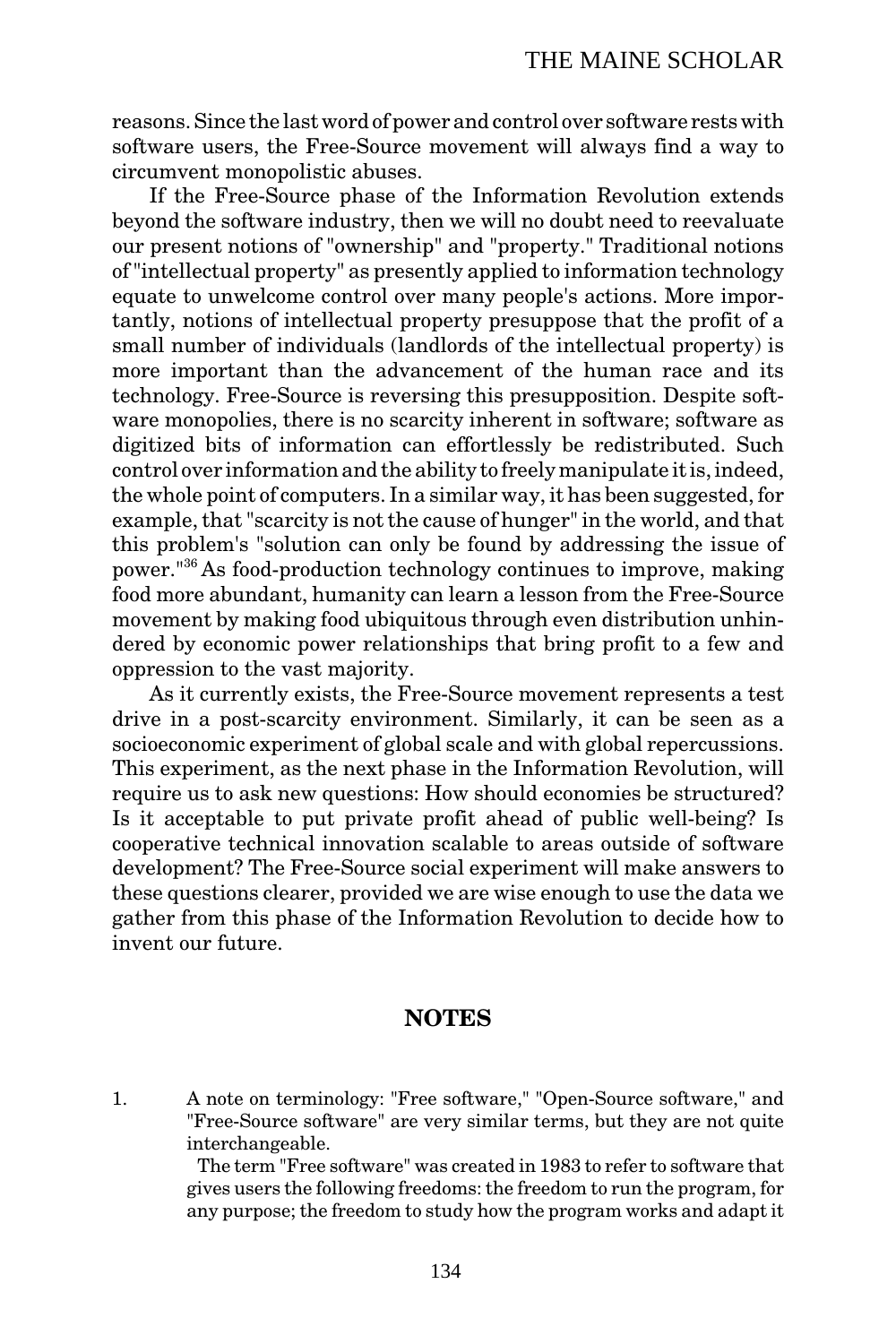to specific needs; the freedom to redistribute copies so that neighbors can help each other; and the freedom to improve the program and release improvements to the pubic so that the whole community benefits. For the full definition of Free software, see the GNU project's "What is Free Software?"

http://www.gnu.org/philosophy/free-sw.html

 The term "Open-Source software" was created in 1998 as a marketing campaign for Free software. Broadly speaking, Open-Source proponents place attractiveness to business at a higher priority than the freedom of users. For the official "Open-Source Definition," see the following website:

http://www.opensource.org/osd.html

 Although the difference between these two terms is subtle, it is important. There is a surprisingly wide chasm of philosophical difference between the two camps, despite the fact that both terms refer to nearly the same set of software. "Free-Source software" is a newer term that broadly refers to both camps within the movement as a whole.

 In this article, I will use whichever term is historically appropriate. If I am referring to events prior to 1998, I will use "Free software" because it was the only term in existence at the time. If I am referring to events since 1998, I will use "Free software" if I am referring specifically to the Free software camp, "Open-Source software" if I am referring specifically to the Open-Source camp, and "Free-Source" if I am referring to the broad movement as a whole.

- 2. Doc Searls, "Review of *Open Sources: Voices from the Open Source Revolution*," *Linux Journal*, no. 63 (July 1999): 24.
- 3. See Rishab Aiyer Ghosh and Vipul Ved Prakash, "The Orbiten Free Software Survey" (7 May 2000).

http://orbiten.org/ofss/01.html

- 4. See John Goerzen, "Reasons to Use Linux" (23 October 1999). http://www.aclug.org/ACLUG/info/linuxreasons.html
- 5. Adam Goodman, Matt Welsh, and Lee Gomes, "Saint Richard: Free Software Will Save Your Soul," *Linux Magazine* 1, no. 3 (July 1999): 32.
- 6. "Hacker" is a much-misunderstood term. It does not traditionally mean "someone who breaks into computers"; this is actually a "cracker." To use Stallman's words, "the use of 'hacker' to mean 'security breaker' is a confusion on the part of the mass media. We hackers refuse to recognize that meaning and continue using the word to mean 'someone who loves to program and enjoys being clever about it.' " (*Open Sources: Voices from the Open Source Revolution*, ed. Chris DiBonna, Sam Ockman, and Mark Stone [Sebastopol, Calif.: O'Reilly & Associates, 1999], 53).
- 7. Richard Stallman, "New UNIX Implementation," *Newsgroup net.usoft.Usenet* (22 July 1999 [27 September 1983]).

http://www.caip.rutgers.edu/~davem/gnu\_origin.html

- 9. *Ibid*.
- 10. Richard Stallman, "The GNU Operating System and the Free Software Movement," in *Open Sources*, 60.
- 11. Eric S. Raymond, "A Brief History of Hackerdom," in *Open Sources*, 28.

 <sup>8.</sup> *Ibid*.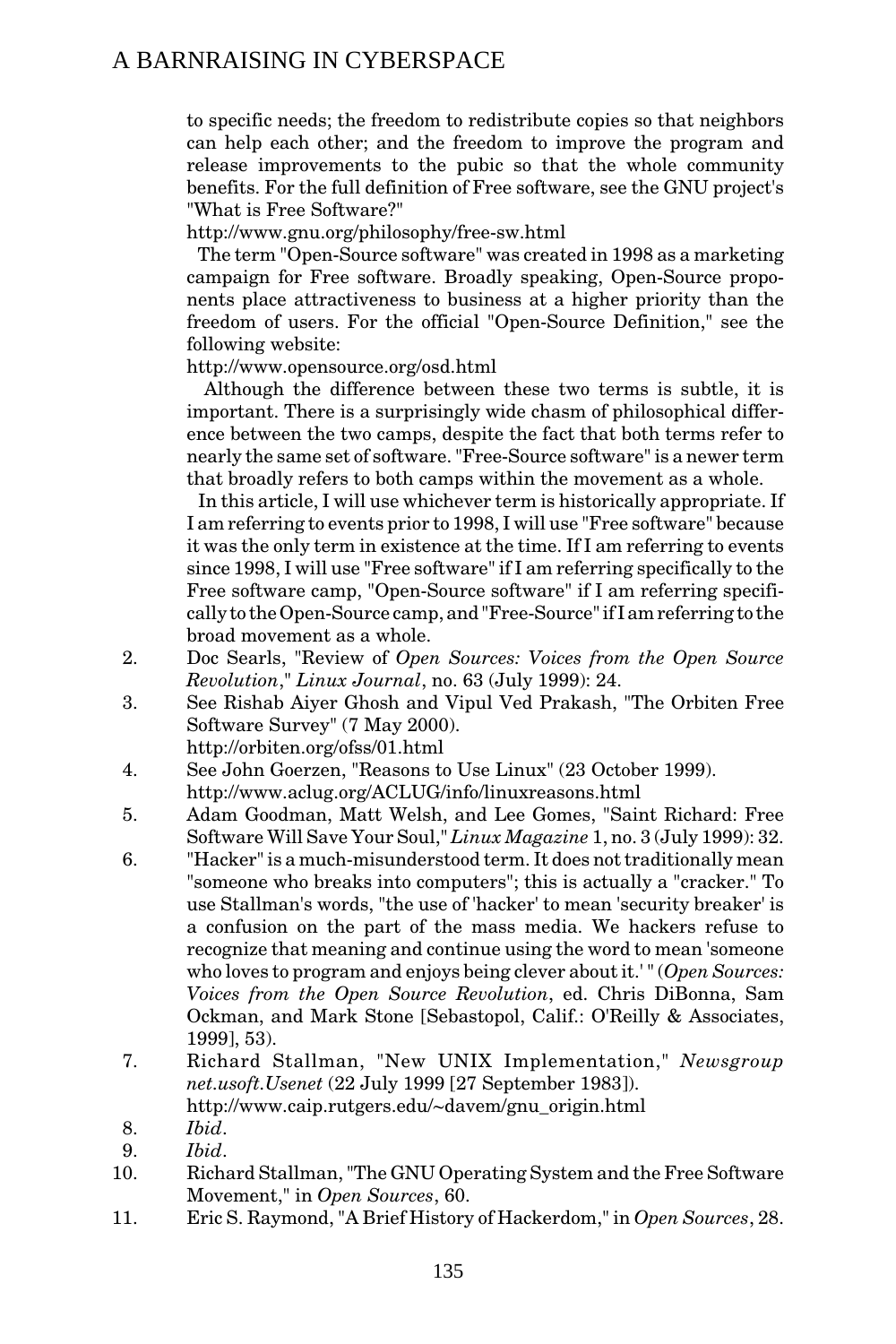## THE MAINE SCHOLAR

- 12. *Ibid*., 27.
- Eric S. Raymond, "The Magic Cauldron" (10 January 2000). http://www.com/catalog/cb/chapter/magic-cauldron.html
- 14. Alex Daly, "Linux in the Post-PC World," *Linux Magazine* 1, no. 3 (July 1999): 16.
- 15. See Eric S. Raymond, *The Cathedral and the Bazaar* (Sebastopol, Calif.: O'Reilly Press, 1999). First available online, where it was widely circulated in the Free software community.
- 16. Eric S. Raymond, "The Revenge of the Hackers," in *Open Sources*, 210.
- Eric S. Raymond, "History of the Open Source Movement" (22 July 1999).
	- http://www.opensource.org/history.html
- 18. Raymond, "Revenge," 211.<br>19. Ibid., 212.
- 19. *Ibid*., 212.
- 20. Microsoft Corporation, "Microsoft Responds to the Open Source Memo Regarding the Open Source Model and Linux" (11 January 2000). http://www.microsoft.com/ntserver/nts/news/mwarv/linuxresp.asp
- 21. Raymond, "Revenge," 216.
- 22. "Andover, VA Score Big on IPOs," *Linux Magazine* 2, no. 2 (February 2000): 13.
- 23. Doc Searls, "Cannon Fodder," *Linux Journal* no. 71 (March 2000): 70.
- 24. Though I made this prediction in January 2000, a recent report by Forrester Research reaches a similar conclusion, predicting that "Opensource standards will completely reshape the software industry by 2004." The report also notes the profound impact Free-Source software, not limited to Linux itself, will have on the software industry: "All the hype that surrounded Linux in the last year or two missed the important part of the story. It's not about Linux—it's about a fundamental change in how all software will be developed, distributed, and used." Additionally, the report predicts a gloomy fate for Microsoft, the leading proprietary software company in the world: "Eventually," the report forecasts, "MS will become little more than a 'legacy vendor,' offering support for its antiquated products." See Michelle Dello, "It'll Be an Open-Source World," *Wired News* (15 August 2000).

http://www.wired.com/news/print/0,1294,38240,00.html

25. VA Linux Systems, Inc., "SourceForge Frequently Asked Questions" (10 January 2000).

http://sourceforge.net/docs/site/faq.php

- 26. Reuters Limited, "Intel Unveils Plans for Web Appliances" (11 January 2000).
	- http://biz.yahoo.com/rf/000105/bbm.html
- 27. Adam Creed, "TurboLinux Demand in China," *ComputerUser.com* (12 January 2000).

http://www.computeruser.com/newstoday/00/01/12/news9.html

- 28. Lisa DiCarlo, "IBM Plans Major Expansion of Linux Efforts," *ZDNet eWEEK* (10 January 2000).
- http://www.zdnet.com/eweek/stories/general/0,11011,2419652,00.html 29. "Caldera to IPO; Announces Investment from Sun SCO," *Linux Maga-*
- *zine* 2, no. 3 (March 2000): 19.
- 30. DiCarlo, "IBM Plans Major Expansion."